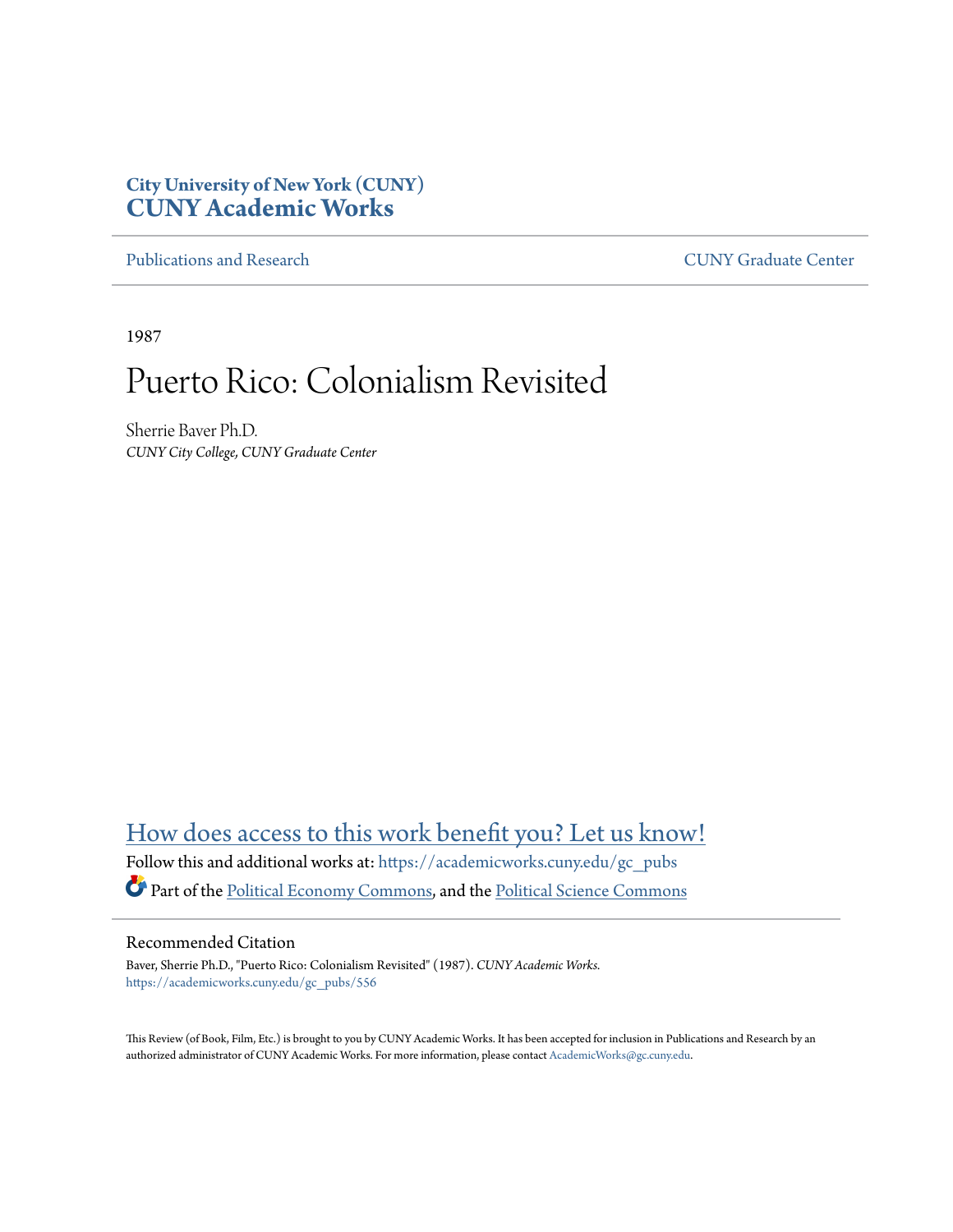### PUERTO RICO: COLONIALISM REVISITED

#### Sherrie Baver City College of the City University of New York

PUERTO RICO: THE SEARCH FOR A NATIONAL POLICY. Edited by RICHARD J. BLOOMFIELD. (Boulder: Westview Press, 1985. Pp. 210. \$22.00.)

PUERTO RICO: A COLONIAL EXPERIMENT. By RAYMOND CARR. (New York: Vintage Books and New York University Press, 1984. Pp. 384. \$25.00 cloth, \$9.95 paper.)

- PUERTO RICO: EQUALITY AND FREEDOM AT ISSUE. By JUAN MANUEL GARCIA PASSALACQUA. (New York: Praeger Publishers, 1984. Pp. 188. \$25.95.)
- TIME FOR DECISION: THE UNITED STATES AND PUERTO RICO. Edited by JORGE HEINE. (Lanham, Md.: North-South Publishing, 1983. Pp. 300. \$19.95.)

 Relations between Puerto Rico and the United States are seri ously strained. This situation has been obvious to Puerto Rican political elites since at least the mid-1970s. What is new is that the strain is being acknowledged by major U.S. research institutes and foundations deter mined to place the issue on the national political agenda. Three of the four books under review here came about as efforts by mainland think tanks to promote informed discussion among Washington policymakers and the American public on the issue of U.S.-Puerto Rican ties. The present questioning of the island's status is due, in large part, to the continuing economic difficulties facing Puerto Rico since 1973-74. The "industrialization by invitation model," which in its early years was known as Operation Bootstrap, brought U.S. firms to the island through a combination of incentives-notably, exemption from federal and local taxes, low wages, and duty-free entry of goods into the main land market. This industrialization strategy provided the island with high growth rates for over two decades, making Puerto Rico one of the postwar world's first "economic miracles."

 The juridical complement to the industrialization by invitation model was the granting of local autonomy via commonwealth status in 1952. Commonwealth status allowed all U.S.-Puerto Rican economic ties to remain in place, yet it answered calls from the United Nations for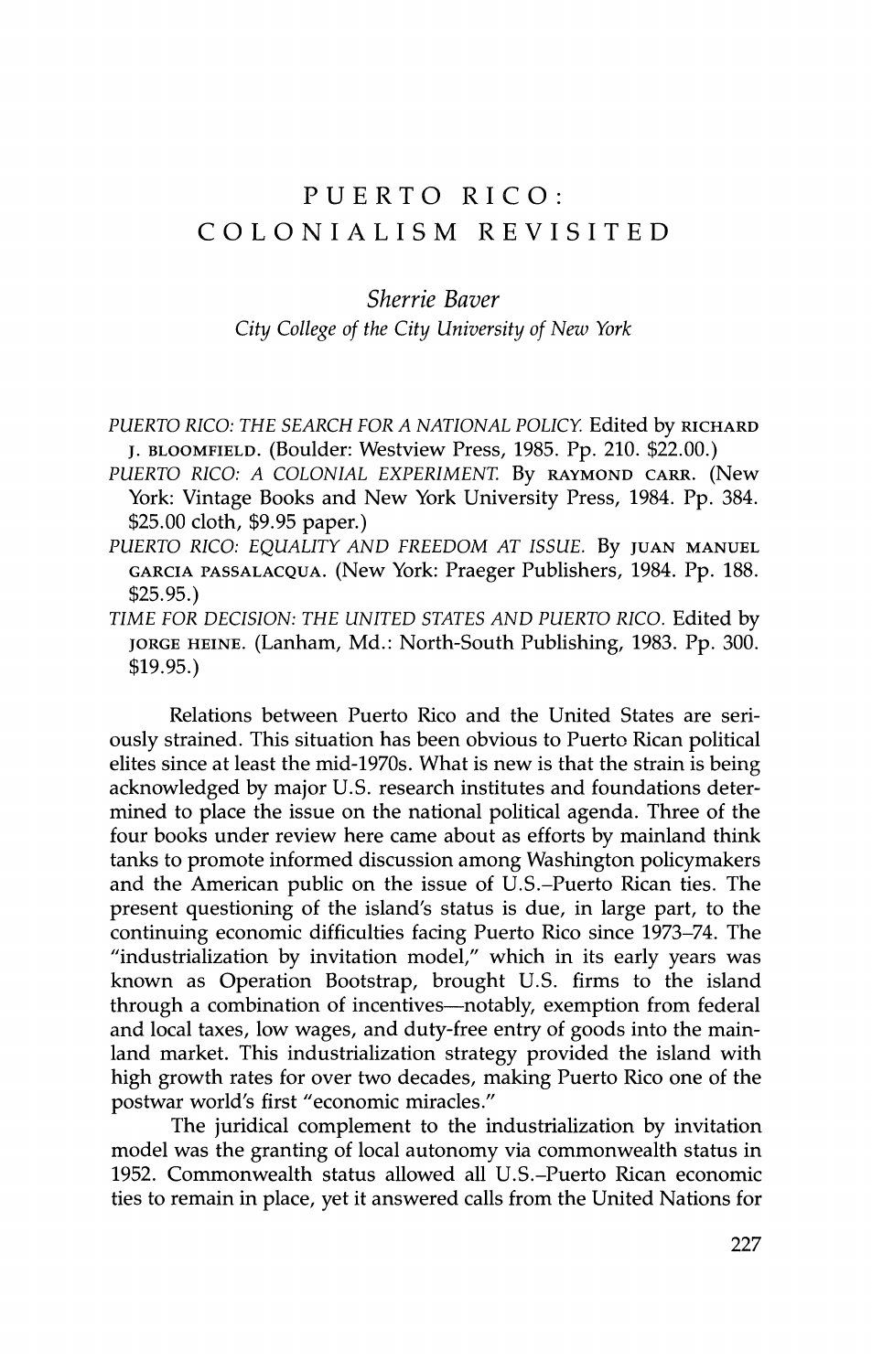decolonization. The UN therefore removed Puerto Rico from its list of non-self-governing territories in 1953, rendering any future modifica tions of Puerto Rico's status a U.S. domestic issue.

 Since the mid-seventies, however, the political-economic model operating in Puerto Rico has not served well. Since 1973-74, island growth rates have ranged from negative to unimpressive. As a direct consequence, Puerto Ricans during the past decade have experienced new highs in unemployment and social stress (as shown in rates of substance abuse, suicide, and other similar indicators), along with a "brain drain" from the island to the mainland.<sup>1</sup> In addition, numerous analysts have documented the crucial role of federal funds in the island economy, particularly as the growth rate slowed.<sup>2</sup> Net federal transfers to Puerto Rico now make up roughly 40 percent of GNP and are the glue that has kept the island economy from coming completely apart.

 The serious flaws in the Puerto Rican political economy in recent years have forced Washington to direct slightly more attention to its Caribbean possession. First, the flow of funds to the island as grants-in aid to municipal governments, transfers to individuals (especially food stamps), and "revenue lost" by the U.S. Treasury from tax-exempt cor porations on the island, while a small portion of the federal deficit, has not escaped the notice of congressional budget cutters and tax reform ers. Washington officials have made changes in policy crucial to Puerto Rico's economic health in all of the above areas, while island officials, because they lack votes in Congress, have been reduced to mere lobby ists for their cause.

 Because Puerto Rico is not systematically consulted on issues central to its development and because this situation has become so obvious to all island officials during the last decade, elites across the entire Puerto Rican political spectrum felt pressured to "come out of the colonial closet," tentatively in August 1977 and forthrightly in  $1978$ <sup>3</sup> Every summer since, spokespersons from all political parties have gone before the UN Decolonization Committee to protest the status quo in Puerto Rico. Before 1977, only Puerto Rican Independentistas (who win only a small percentage in island elections), Cuba, and the Soviet Union had labeled Puerto Rico's status as "colonial," a situation that allowed the United States to dismiss charges of "imperialism" as either insignifi cant or Eastern bloc propaganda. Furthermore, Washington continued to maintain that any change in Puerto Rico's status was a domestic issue. As this position has become more diplomatically costly at the UN and Puerto Rico has been increasingly perceived as economically costly by many U.S. policymakers, circumstances have ripened for the U.S. government to rethink its ties with the island. The four books reviewed here were written to urge official Washington to develop a coherent policy on on its colonial possession.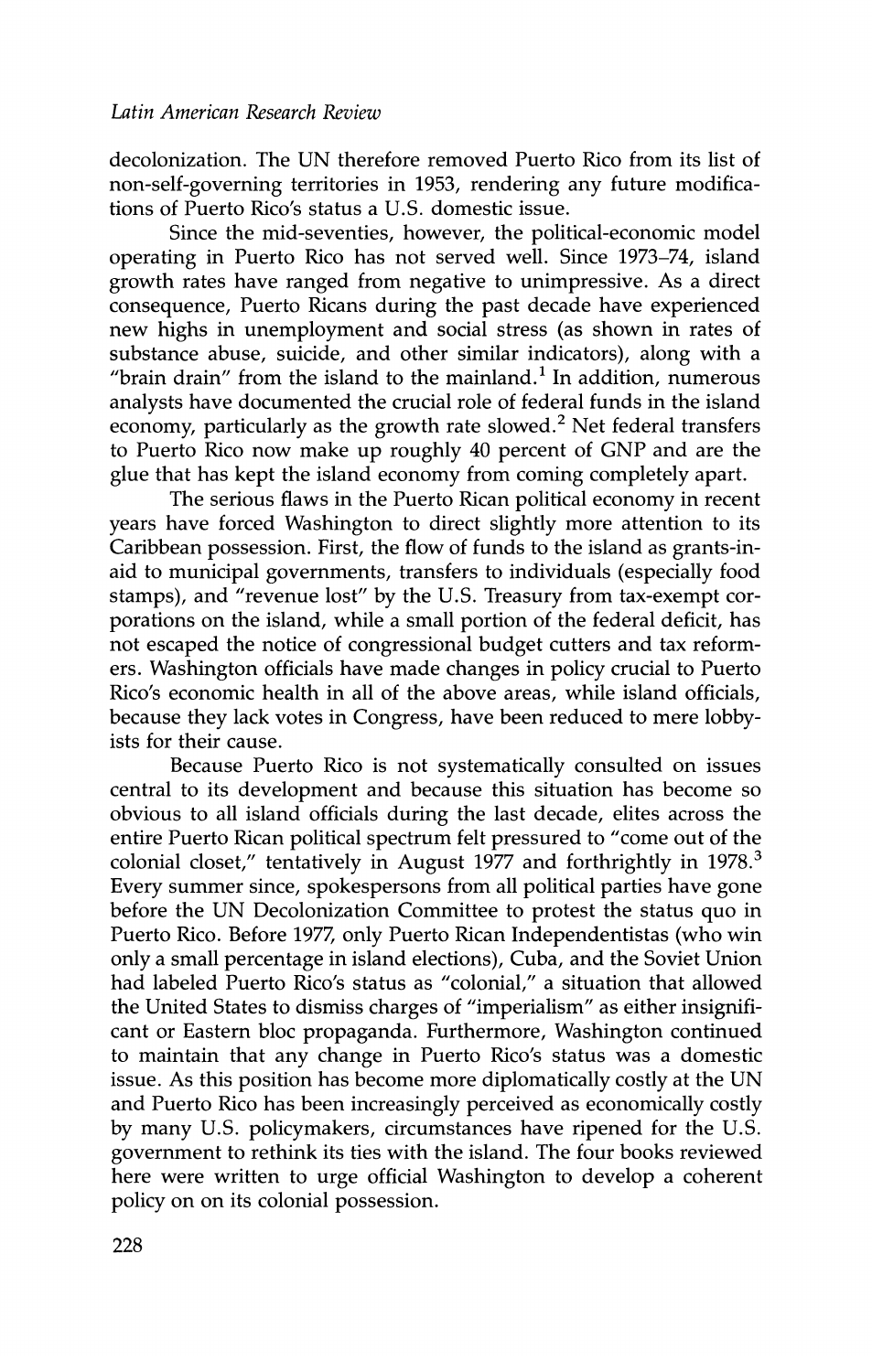Raymond Carr's study was perhaps the most eagerly awaited, and his Puerto Rico: A Colonial Experiment has proved to be the most controversial. A noted Oxford historian, Carr was commissioned by the Twentieth Century Fund to study the U.S.-Puerto Rican relationship precisely because he was neither Puerto Rican nor American and had not worked on Puerto Rico before. The director of the Twentieth Cen tury Fund explained that it would have been exceptionally difficult to find a Puerto Rican or American scholar without preconceptions about what the U.S.-Puerto Rican relation ought to be (p. viii).

 In many respects, Carr's study is impressive. He has synthesized an enormous amount of material in his incisive analysis of Puerto Rican society from 1898 to the present. For example, he notes that the island's economic problems are due more to events in the international econ omy than to its particular relation to the United States: "Economic is sues are never seen, as perhaps they should be, as independent from status choices that may be based on noneconomic considerations: dig nity and an escape from a colonial relationship with the United States [or] the preservation of a separate cultural identity" (p. 3). While this perspective may seem obvious, it is typically absent from analyses of Puerto Rican reality.

 Most important is Carr's contention that Puerto Rico has been a colony throughout the twentieth century and remains one today. In discussing U.S.-Puerto Rican relations in the early part of this century, he notes, "what distinguishes American colonialism is that Congress refused to acknowledge it possessed a colony" (p. 44). It was easier for Congress to define Puerto Rico as an "unincorporated territory" be cause colonies do not mesh well with America's liberal, anticolonial political foundations. Until the end of World War II, the designation was a useful rhetorical escape for uneasy Congressional consciences. But the conflict between America's "liberal tradition" and the reality of its Caribbean colony became acute at the end of the war because the United States was publicly committed to the UN goals of decolonization and self-determination. Analyzing the United States' peculiar decoloni zation process, Carr maintains that the right to elect a Puerto Rican governor, granted by Congress in 1948, was more significant than the founding of the Commonwealth of Puerto Rico in 1952. He describes commonwealth status as "a brilliant performance in psychopolitics con ducted by a master politician [Mufnoz Marin]" (p. 80). Yet most thinking Puerto Ricans remained more or less content with this political frame work for at least two decades.

 To support his claim of colonialism, Carr details policy conflicts on key development issues between Washington and San Juan, a situa tion that theoretically should not exist because the island is internally self-governing. The policy conflicts examined include potential changes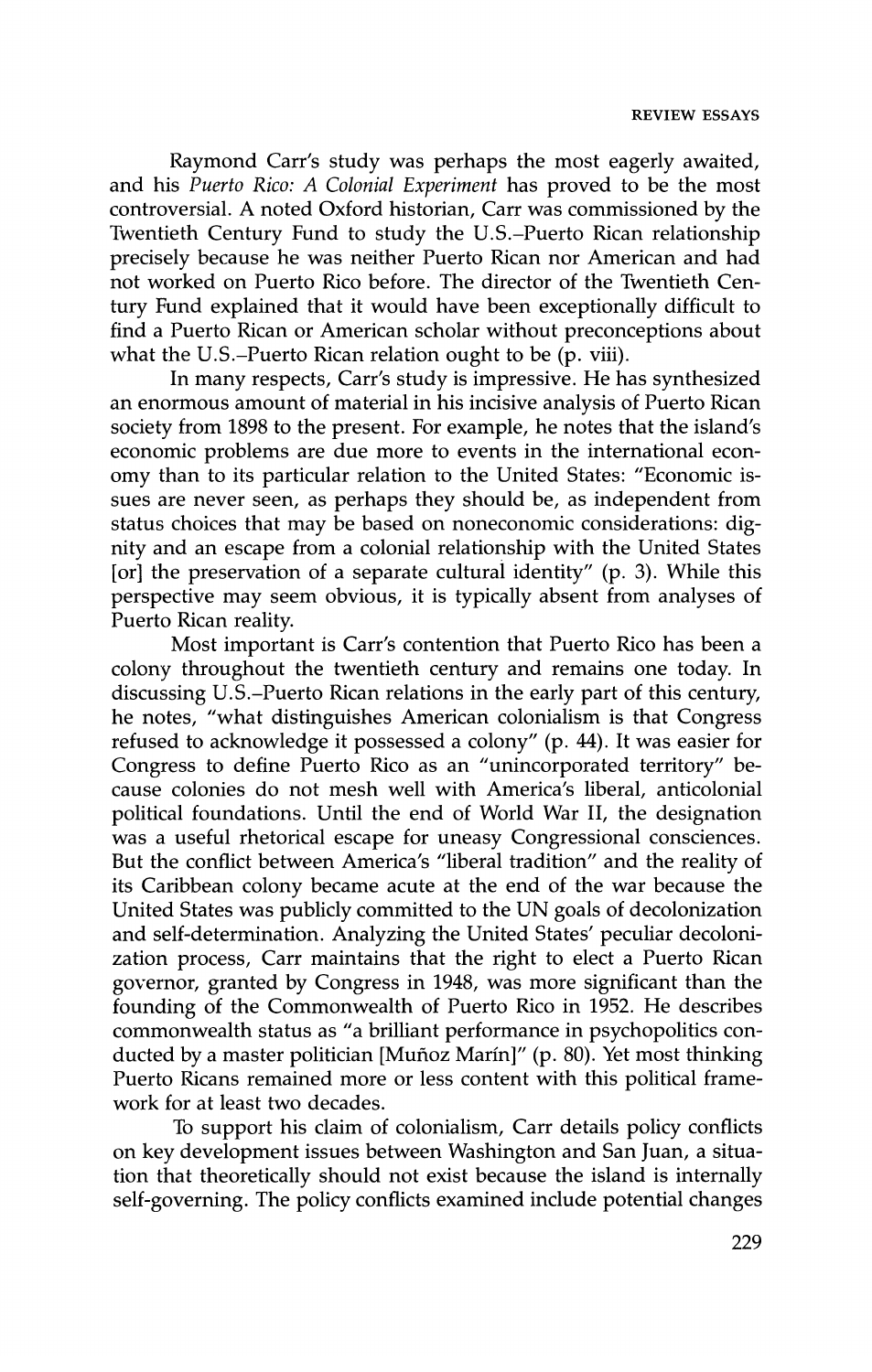in Section 936 of the Internal Revenue Code granting the island tax exempt status (probably the most important issue in U.S.-Puerto Rican relations), changes in the food-stamp program, and the role of Puerto Rico in the Caribbean Basin Initiative.

 If the island is a colony, what are the interests of the United States in maintaining it as such? Carr devotes a chapter to the subject of U.S. interests. Calling the United States a "reluctant imperialist" (p. 305), he notes that the most vocal advocate in Washington of the status quo is the U.S. Navy. Commonwealth status is especially convenient for the navy's \$1.5 billion capital investment in Puerto Rico. The navy can operate bases under the protection of the U.S. flag without being troubled by the concerns of a sovereign nation or by critics in Congress who might be called on by constituents angry about disruptions from target practice or war games.

 While strategic concems have always been Washington's primary interest in Puerto Rico, economic benefits have also accrued to certain sectors of the U.S. business community over the past eight decades. In the early part of the century, U.S. sugar interests dominated the island economy; in the postwar period, Puerto Rican labor provided impres sive profits first for garment and shoe manufacturers and later for pet rochemical, pharmaceutical, and electronics firms. Yet Carr essentially skirts the issue of U.S. economic gain from the colony, a striking flaw in his analysis. But for many in Washington, the colony now may well be costing more than it is worth to either the private or public sector.<sup>4</sup>

 In addition to presenting a limited account of U.S. interests in Puerto Rico, Carr's study suffers from other flaws. He is not afraid to point up what is wrong in Puerto Rican society, but his tone is often barbed. The resulting portrait of Puerto Ricans is at times insensitive and ethnocentric. One critic charged that the negative stereotyping was reminiscent of Oscar Lewis's  $La<sup>5</sup> Vida<sup>5</sup>$  Also troubling is much of his discussion of Puerto Rican Independentistas. Carr often characterizes present-day independence supporters as "paranoid" (p. 289), yet he never mentions COINTELPRO, the FBI undercover campaign against Puerto Rican independence supporters in the 1960s and early 1970s, an operation that might well have contributed to an ongoing sense of paranoia.6

 Perhaps Carr's sometimes troubling tone derives from his dispas sionate and relatively brief connection with the island. Nevertheless, the study is important precisely because of its author, its sponsor, and its conclusions: a foreign historian of note, writing for a distinguished American foundation, has concluded that Puerto Rico is a colony. Carr urges an end to Washington's "policy" of "selective inattention" (p. 12) and calls for the beginning of a coherent policy process aimed at decolo nization. While all the books under review come to the same conclu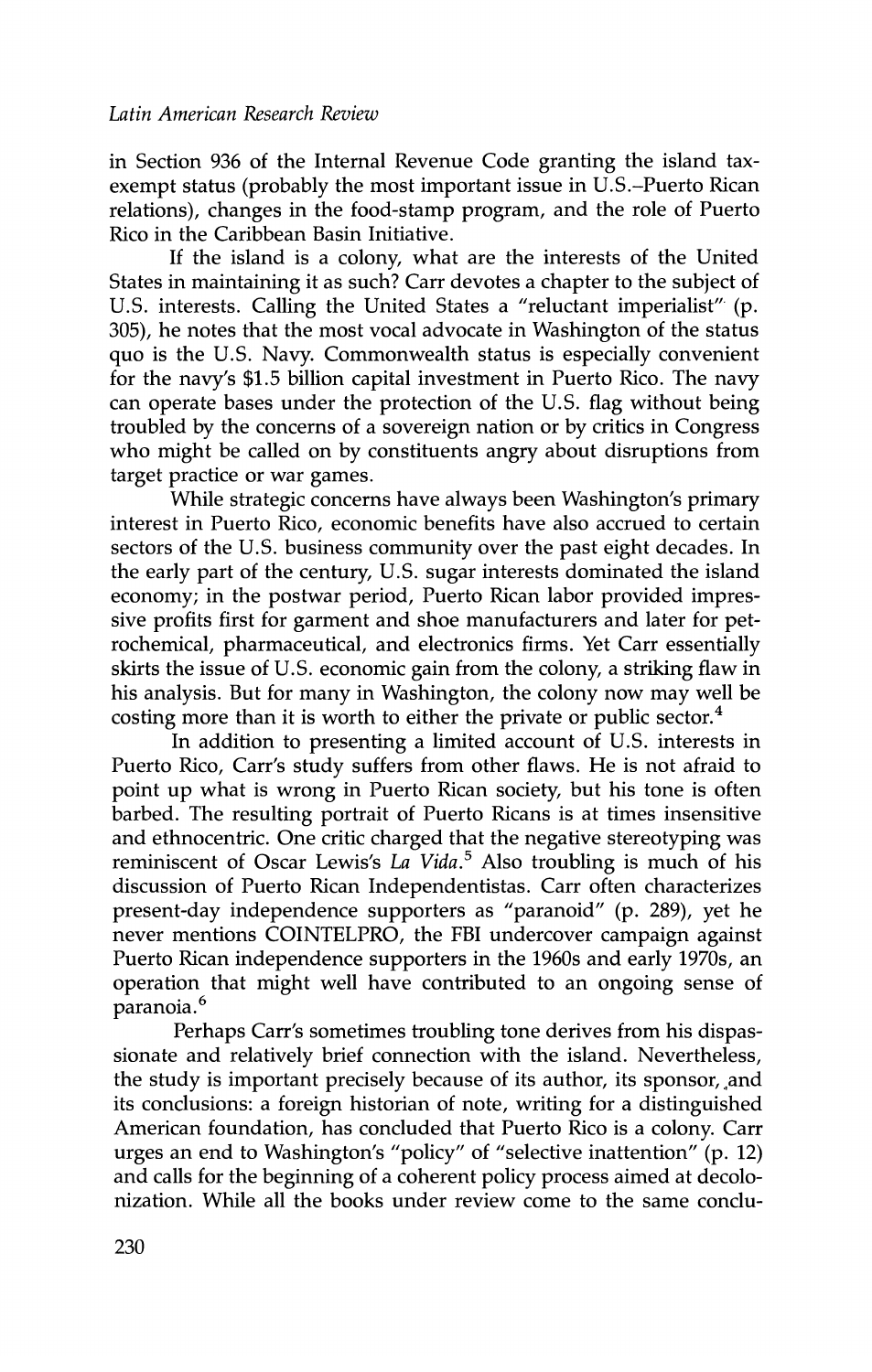sion, Carr's work may carry the most weight because of its author's stature as a scholar.

 Jorge Heine's edited volume, A Time for Decision: The United States and Puerto Rico, resulted from the Woodrow Wilson Center's concern about the debate over Puerto Rico's unresolved status. Heine's intro ductory essay on the political economy of the commonwealth makes a balanced presentation of the issues, and his concluding bibliographic essay will direct researchers to the major works in the field. The re maining essays in this volume cover political parties and participation, the union movement, critiques of the economic model, and the politics of U.S.-Puerto Rican relations; and they are generally good enough to upgrade the overall quality of social science analysis of Puerto Rico.

 Most striking about this volume and all those under review is the uniformity of the criticism of the island's political status and economic model. Robert Anderson, specifically criticizing the political dimensions of the Mufioz-PDP model, writes that "far from having administered a revolution, the [populist] PDP backed away from it"  $(p. 4)$ . Democracy in Puerto Rico is no longer part of a showcase; rather, "it is a mass phenomenon with important ritualistic overtones" (p. 16). While the praise that Munoz and his administration received for at least two de cades has been excessive, perhaps the pendulum has swung too far and a more balanced view of the period still needs to be written.

 This observation is not meant to minimize the very real problems plaguing Puerto Rico. The serious failings of the island economy are also examined in A Time for Decision. A well-known article by Jose Villamil, "Puerto Rico and the Limits of Dependent Growth," is re printed here and provides a useful overview of the island's economic ills, even if one questions the author's use of a dependency framework in the Puerto Rican case.<sup>7</sup> Other economists contribute chapters with specific policy prescriptions to foster growth and development. Elias Gutierrez stresses Puerto Rico's need to generate internal savings to avoid becoming "a tropical South Bronx" (p. 126); and Richard Weiss koff calls for reviving the island's weak agricultural sector to decrease the island's reliance on food stamps, with the eventual goal being self sufficiency in food production.

 The final section of the Heine collection examines specific issues in U.S.-Puerto Rican relations more explicitly than do the last two books under review, Juan Manuel García Passalacqua's Puerto Rico: Equality and Freedom at Issue and Richard Bloomfield's edited volume, Puerto Rico: The Search for a National Policy. Garcia Passalacqua has exten sive firsthand knowledge of U.S.-Puerto Rican ties, having served as an aide to Governors Muñoz Marín and Sánchez Vilella and as an advisor on Hispanic issues to the Carter presidential campaign. Decolonization has become something of a mission for Garcia Passalacqua, who spends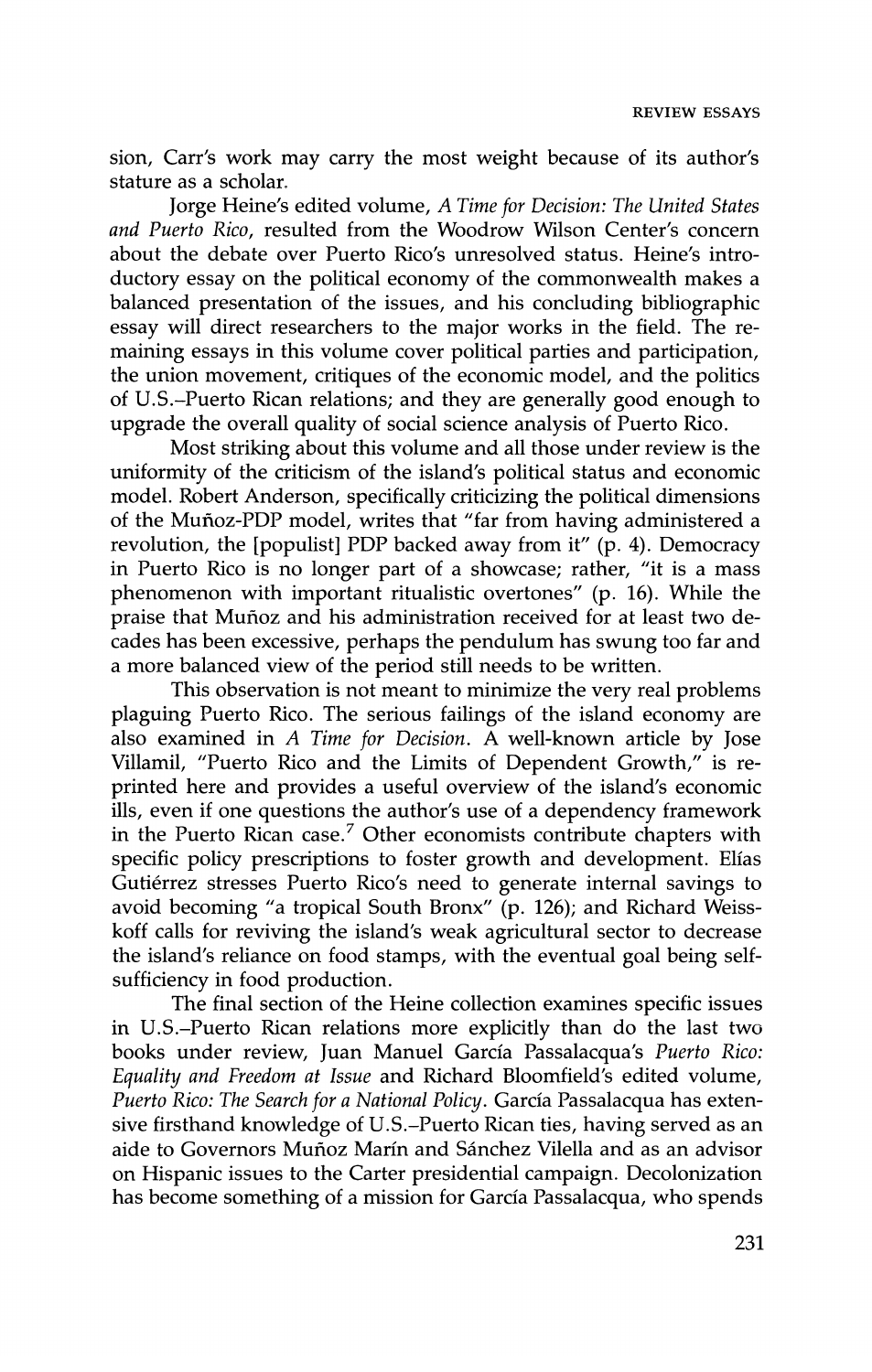much of his time writing and speaking on this issue in a variety of forums. (For example, in addition to writing Equality and Freedom at Is sue, he also contributed chapters to the Heine and Bloomfield collec tions.) His book provides a solid introduction to Puerto Rico and U.S.- Puerto Rican relations, making it useful as a classroom text. Of special significance is Garcia Passalacqua's former close association with the PDP project but his current rejection of commonwealth status, at least as it is structured at present, and he calls upon the U.S. Congress to act. He particularly advocates Washington's adopting the "alternative futures" policy that he helped formulate during the Carter administra tion. "Alternative futures" implies that the U.S. president would sup port all possible island statuses as legitimate and would not lobby for a personal preference. This approach would contrast with the policies of Presidents Ford and Reagan, who publicly supported statehood.

 According to Garcia Passalacqua's premise, the main barrier to resolving the colonial issue is the problem that the island elite, the island masses, and "the metropolis" operate under different interests and assumptions, thus preventing a common conception and resolu tion of the U.S.-Puerto Rican dilemma. In short, the elite want a politi cal status that will assure dignidad; the masses seek economic survival; and the metropolis resists perceiving itself as a colonizer because to do so would result in a difficult national debate and, in some quarters, a perceived threat to the national interest (p. 5).

 The Bloomfield volume focuses most explicitly on U.S.-Puerto Rican relations. A former foreign service officer and ambassador, Rich ard Bloomfield emphasizes Washington's responsibility to act on Puerto Rico because the island lacks voting representatives in Congress and hence is severely handicapped in making its case in the national politi cal arena. Puerto Rico: The Search for National Identity is unique among the four in that its authors have been participants in the policy process rather than scholars. This orientation provides a feel for the key con flicts between Washington and San Juan in several policy areas affecting Puerto Rico's political and economic future.

 The section on economic policy conflicts supports the Carr find ings in showing clearly that Puerto Rico has little to say on matters relating to its urgent development needs. Puerto Rico simply lacks the tools to influence the legislative process at the federal level. Until the U.S. Congress acknowledges this dilemma and its responsibility to de colonize, islanders will continue to view themselves as "powerless American citizens being treated unfairly by Washington," and Congress may perceive islanders as "ungrateful wards" (p. 88).

 The international dimension of the status debate is discussed in a stimulating contribution by Robert Pastor, a National Security Council staff member during the Carter presidency. He provides an excellent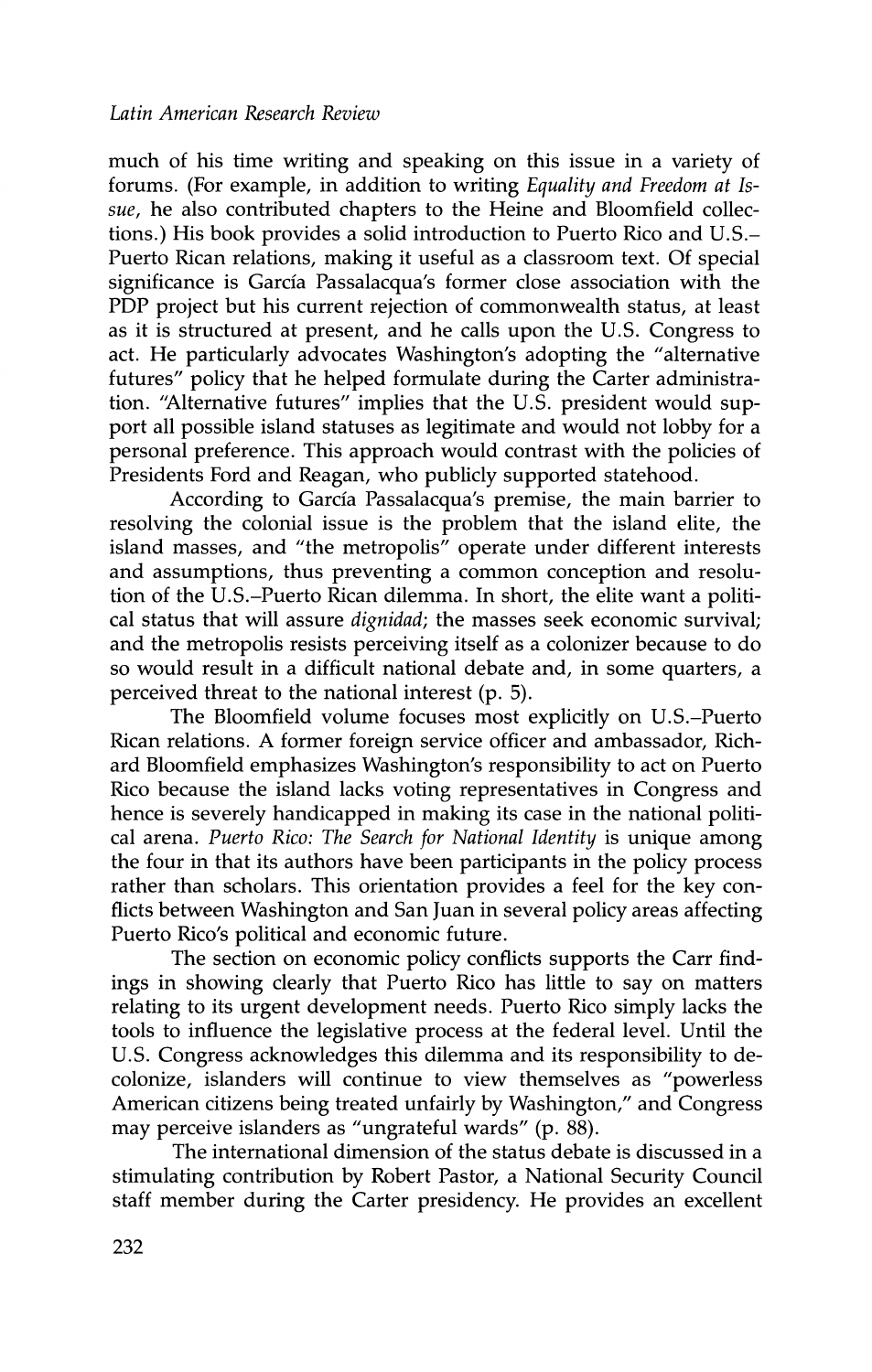history of the decolonization debate at the UN, including the 1978 ap pearance of Puerto Rico's leading politicians to complain of "colonial vestiges." Pastor argues for a change in U.S. policy in two areas: allow ing the UN to have jurisdiction over the island's status debate and ac cepting a process of "mutual determination" for resolving the issue, with representatives from both the United States and the island. This change would contradict the U.S. position (since 1953) that Puerto Ricans alone must decide.

 Pastor maintains, as do virtually all of the other authors, that Puerto Ricans cannot make decisions on status in a vacuum. Congress must offer specific details on what it would accept for each status choice. For example, could Puerto Rico enter the union as a Spanish speaking state? Under "culminated" commonwealth status, could the island government establish its own tariffs and control immigration? Finally, would an independent Puerto Rico receive funds from the United States for at least ten years to give island officials time to restructure the economy? Islanders cannot determine their own future without these kinds of guidelines.

 The four books considered here make useful contributions to the policy-relevant literature on Puerto Rico and U.S.-Puerto Rican rela tions. The authors have succeeded in presenting their discussions with out repeating the endless debate on the merits of a particular status except for those explicitly writing on behalf of a Puerto Rican political party. The studies also underscore Washington's need to end more than eight decades of colonialism in Puerto Rico, even though it has been to some extent colonialism by consent. Several authors call for an institu tional mechanism that would coordinate federal decisions on Puerto Rico and aid Congress in assessing what it would grant in each status package.

 Washington is unlikely to address the issue of colonialism simply because it is the responsible thing to do. Nor will island politicians be able to shelve the status issue, as Mufioz did after 1940, to focus totally on economic development.<sup>8</sup> The most compelling argument for legisla tive action on Puerto Rico is that it is in the national interest to oversee an orderly decolonization process.<sup>9</sup> The four volumes reviewed here offer insights and practical recommendations for designing this over due policy.

#### NOTES

- 1. See, for example, Frank Bonilla and Ricardo Campos, "A Wealth of Poor: Puerto Ricans in the New Economic Order," Daedalus 60 (Spring 1981):133-76.
- 2. U.S. Department of Commerce, Economic Study of Puerto Rico 1 (Washington, D.C.: U.S. Government Printing Office, 1979), 13-18.
- 3. See Jose A. Cabranes, "Puerto Rico: Out of the Colonial Closet," Foreign Policy 33 (Winter 1978-79):66-91.